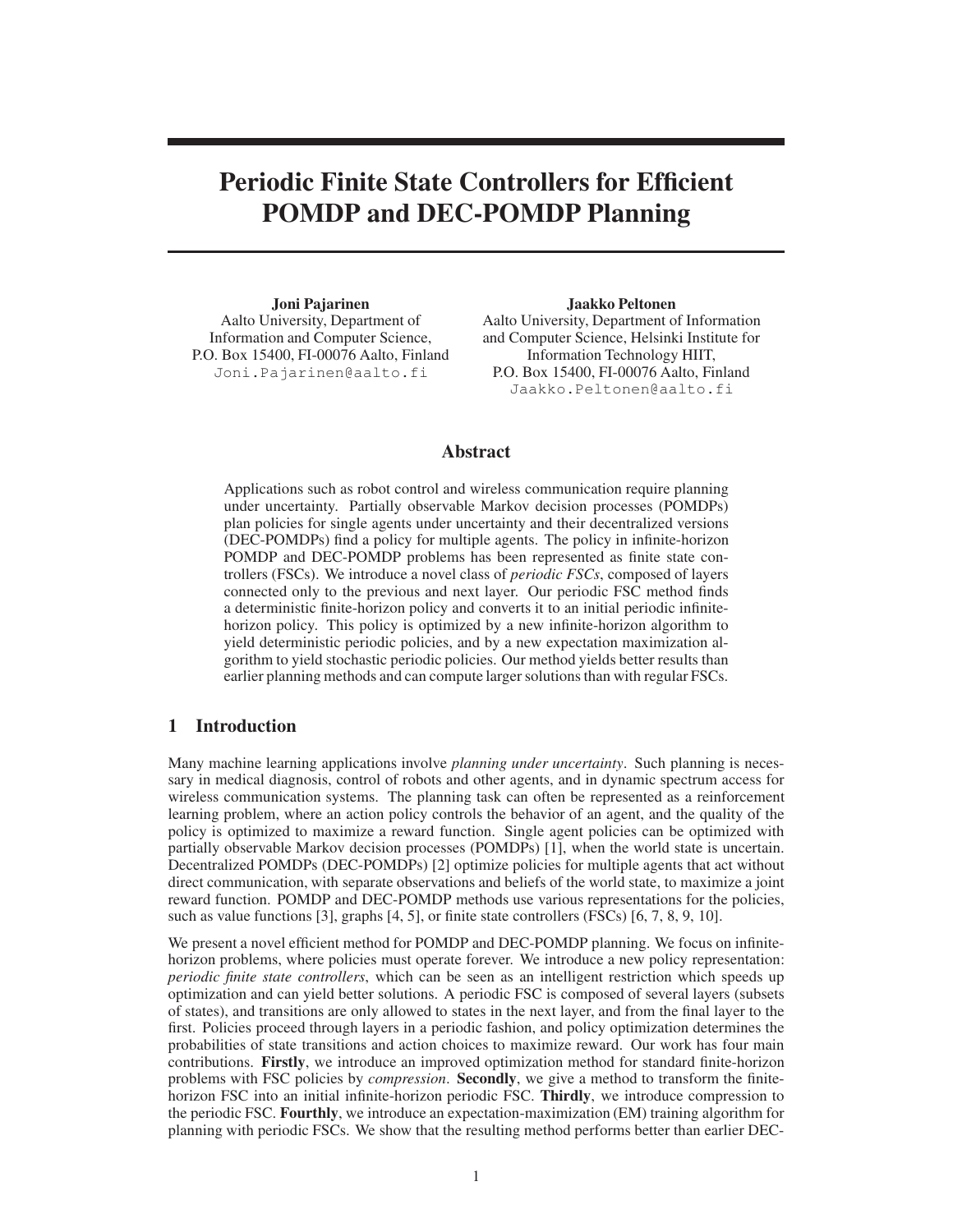POMDP methods and POMDP methods with a restricted-size policy and that use of the periodic FSCs enables computing larger solutions than with regular FSCs. Online execution has complexity  $\mathcal{O}(const)$  for deterministic FSCs and  $\mathcal{O}(\log(FSC \; layer \; width))$  for stochastic FSCs.

We discuss existing POMDP and DEC-POMDP solution methods in Section 2 and formally define the infinite-horizon (DEC-)POMDP. In Section 3 we introduce the novel concept of periodic FSCs. We then describe the stages of our method: improving finite-horizon solutions, transforming them to periodic infinite-horizon solutions, and improving the periodic solutions by a novel EM algorithm for (DEC-)POMDPs (Section 3.2). In Section 4 we show the improved performance of the new method on several planning problems, and we conclude in Section 5.

## **2 Background**

Partially observable Markov decision processes (POMDPs) and decentralized POMDPs (DEC-POMDPs) are model families for decision making under uncertainty. POMDPs optimize policies for a single agent with uncertainty of the environment state while DEC-POMDPs optimize policies for several agents with uncertainty of the environment state and each other's states. Given the actions of the agents the environment evolves according to a Markov model. The agents' policies are optimized to maximize the expected reward earned for actions into the future. In infinite-horizon planning the expected reward is typically discounted to emphasize current and near-future actions. Computationally POMDPs and DEC-POMDPs are complex: even for finite-horizon problems, finding solutions is in the worst case PSPACE-complete for POMDPs and NEXP-complete for DEC-POMDPs [11].

For infinite-horizon DEC-POMDP problems, state of the art methods [8, 12] store the policy as a stochastic finite state controller (FSC) for each agent which keeps the policy size bounded. The FSC parameters can be optimized by expectation maximization (EM) [12]. An advantage of EM is that it can be adapted to for example continuous probability distributions [7] or to take advantage of factored problems [10]. Alternatives to EM include formulating FSC optimization as a non-linear constraint satisfaction (NLP) problem solvable by an NLP solver [8], or iteratively improving each FSC by linear programming with other FSCs fixed [13]. Deterministic FSCs with a fixed size could also be found by a best-first search [14]. If a DEC-POMDP problem has a specific goal state, then a goal-directed [15] approach can achieve good results. The NLP and EM methods have yielded the best results for the infinite-horizon DEC-POMDP problems. In a recent variant called *mealy NLP* [16], the NLP based approach to DEC-POMDPs is adapted to FSC policies represented by Mealy machines instead of traditional Moore machine representations. In POMDPs, Mealy machine based controllers can achieve equal or better solutions than Moore controllers of the same size.

This paper recognizes the need to improve general POMDP and DEC-POMDP solutions. We introduce an approach where FSCs have a periodic layer structure, which turns out to yield good results.

## **2.1 Infinite-horizon DEC-POMDP: definition**

The tuple  $\{\{\alpha_i\}, S, \{A_i\}, P, \{\Omega_i\}, O, R, b_0, \gamma\}$  defines an infinite-horizon DEC-POMDP problem for N agents  $\alpha_i$ , where S is the set of environment states and  $A_i$  and  $\Omega_i$  are the sets of possible actions and observations for agent  $\alpha_i$ . A POMDP is the special case when there is only one agent.  $P(s'|s, \vec{a})$  is the probability to move from state s to s', given the actions of all agents (jointly denoted  $\vec{a} = \langle a_1, \ldots, a_N \rangle$ ). The observation function  $O(\vec{0} | s', \vec{a})$  is the probability that the agents observe  $\vec{o} = \langle o_1, \ldots, o_N \rangle$ , where  $o_i$  is the observation of agent i, when actions  $\vec{a}$  were taken and the environment transitioned to state s'. The initial state distribution is  $b_0(s)$ .  $R(s, \vec{a})$  is the real-valued reward for executing actions  $\vec{a}$  in state s. For brevity, we denote transition probabilities given the actions by  $P_{s's\vec{a}}$ , observation probabilities by  $P_{\vec{a}s'\vec{a}}$ , reward functions by  $R_{s\vec{a}}$ , and the set of all agents other than i by  $\bar{i}$ . At each time step, agents perform actions, the environment state changes, and agents receive observations. The goal is to find a joint policy  $\pi$  for the agents that maximizes expected discounted infinite-horizon reward  $E\left[\sum_{t=0}^{\infty} \gamma^t R_{s(t) \vec{a}(t)}\big| \pi\right]$ , where  $\gamma$  is the discount factor, and  $s(t)$ and  $\vec{a}(t)$  are the state and action at time t, and  $E[\cdot|\pi]$  denotes expected value under policy  $\pi$ . Here, the policy is stored as a set of stochastic finite state controllers (FSCs), one for each agent. The FSC of agent *i* is defined by the tuple  $\langle Q_i, \nu_{q_i}, \pi_{a_i q_i}, \lambda_{q'_i q_i o_i} \rangle$ , where  $Q_i$  is the set of FSC nodes  $q_i$ ,  $\nu_{q_i}$  is the initial distribution  $P(q_i)$  over nodes,  $\pi_{a_i q_i}$  is the probability  $P(a_i|q_i)$  to perform action  $a_i$  in node  $q_i$ , and  $\lambda_{q'_i q_i o_i}$  is the probability  $P(q'_i|q_i, o_i)$  to transition from node  $q_i$  to node  $q'_i$  when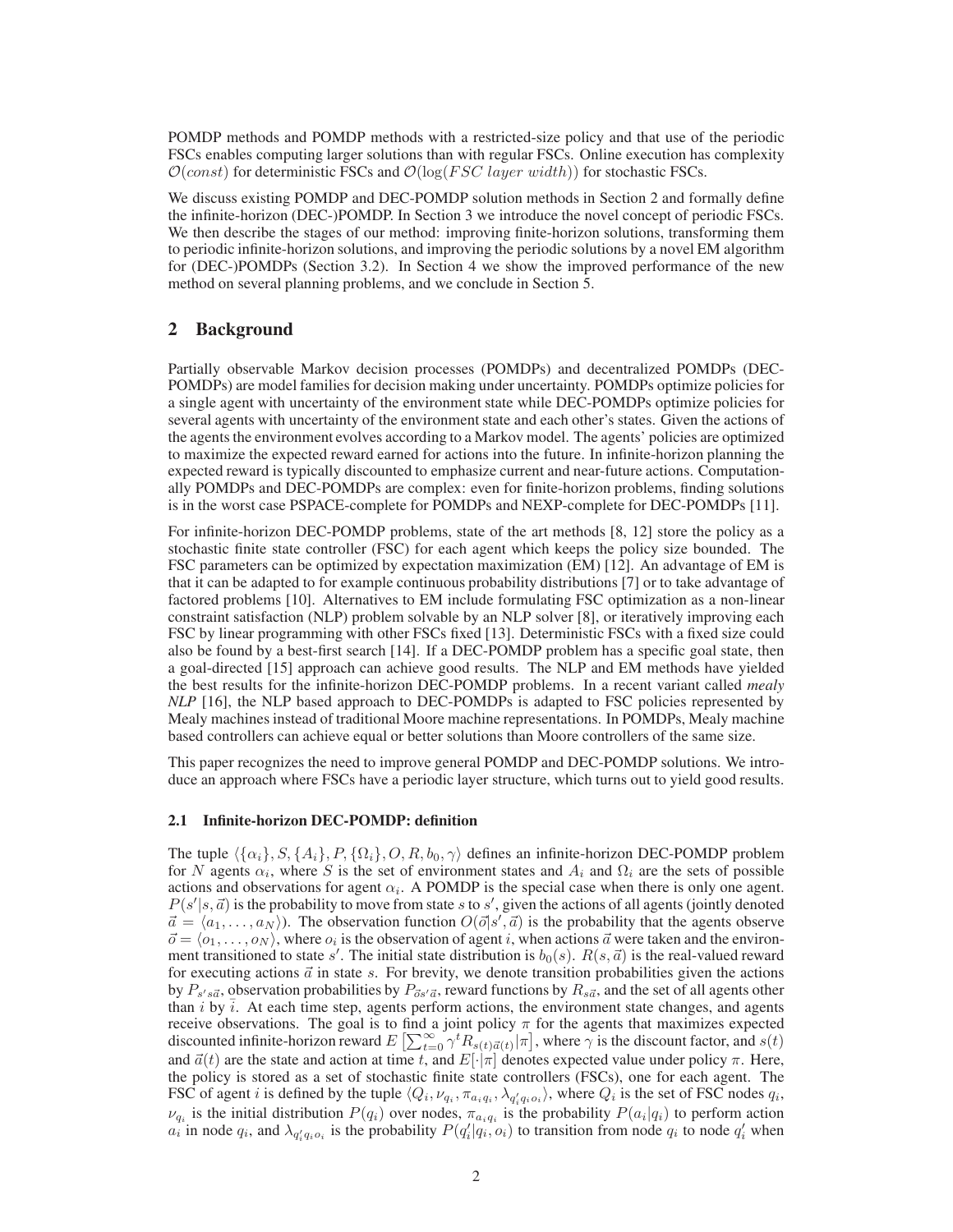

Figure 1: Left: influence diagram for a DEC-POMDP with finite state controllers  $\vec{q}$ , states  $s$ , joint observations  $\vec{o}$ , joint actions  $\vec{a}$  and reward r (given by a reward function  $R(s, \vec{a})$ ). A dotted line separates two time steps. **Right:** an example of the new *periodic finite state controller*, with three layers and three nodes in each layer, and possible transitions shown as arrows. The controller controls one of the agents. Which layer is active depends only on the current time; which node is active, and which action is chosen, depend on transition probabilities and action probabilities of the controller.

observing  $o_i$ . The current FSC nodes of all agents are denoted  $\vec{q} = \langle q_1, \dots, q_N \rangle$ . The policies are optimized by optimizing the parameters  $\nu_{q_i}$ ,  $\pi_{a_i q_i}$ , and  $\lambda_{q'_i q_i o_i}$ . Figure 1 (left) illustrates the setup.

### **3 Periodic finite state controllers**

State-of-the-art algorithms [6, 13, 8, 12, 16] for optimizing POMDP/DEC-POMDP policies with restricted-size FSCs find a local optimum. A well-chosen FSC initialization could yield better solutions, but initializing (compact) FSCs is not straightforward: one reason is that dynamic programming is difficult to apply on generic FSCs. In [17] FSCs for POMDPs are built using dynamic programming to add new nodes, but this yields large FSCs and cannot be applied on DEC-POMDPs as it needs a piecewise linear convex value function. Also, general FSCs are irreducible, so a probability distribution over FSC nodes is not sparse over time even if a FSC starts from a single node. This makes computations with large FSCs difficult and FSC based methods are limited by FSC size. We introduce *periodic FSCs*, which allow the use of much larger controllers with a small complexity increase, efficient FSC initialization, and new dynamic programming algorithms for FSCs.

A periodic FSC is composed of M *layers of controller nodes*. Nodes in each layer are connected only to nodes in the next layer: the first layer is connected to the second, the second layer to the third and so on, and the last layer is connected to the first. The *width* of a periodic FSC is the number of controller nodes in a layer. Without loss of generality we assume all layers have the same number of nodes. A single-layer periodic FSC equals an ordinary FSC. A periodic FSC has different action and transition probabilities for each layer.  $\pi_{a_i q_i}^{(m)}$  is the layer  $m$  probability to take action  $a_i$  when in node  $q_i$ , and  $\lambda_{a' \cdot a_i}^{(m)}$  $\binom{m}{q'_i q_i o_i}$  is the layer m probability to move from node  $q_i$  to  $q'_i$  when observing  $o_i$ . Each layer connects only to the next one, so the policy cycles periodically through each layer: for  $t \geq M$  we have  $\pi_{a_i q_i}^{(t)} = \pi_{a_i q_i}^{(t \mod M)}$  and  $\lambda_{a'_i q_i}^{(t)}$  $\chi_{q'_i q_i o_i}^{(t)} = \lambda_{q'_i q_i o_i}^{(t \mod M)}$  $q'_{i}q_{i}$  where 'mod' denotes remainder. Figure 1 (right) shows an example periodic  $\overrightarrow{FSC}$ .

We now introduce our method for solving (DEC-)POMDPs with periodic FSC policies. We show that the periodic FSC structure allows efficient computation of deterministic controllers, show how to optimize periodic stochastic FSCs, and show how a periodic deterministic controller can be used as initialization to a stochastic controller. The algorithms are discussed in the context of DEC-POMDPs, but can be directly applied to POMDPs.

#### **3.1 Deterministic periodic finite state controllers**

In a *deterministic* FSC, actions and node transitions are deterministic functions of the current node and observation. To optimize deterministic periodic FSCs we first compute a non-periodic finitehorizon policy. The finite-horizon policy is transformed into a periodic infinite-horizon policy by connecting the last layer to the first layer and the resulting deterministic policy can then be im-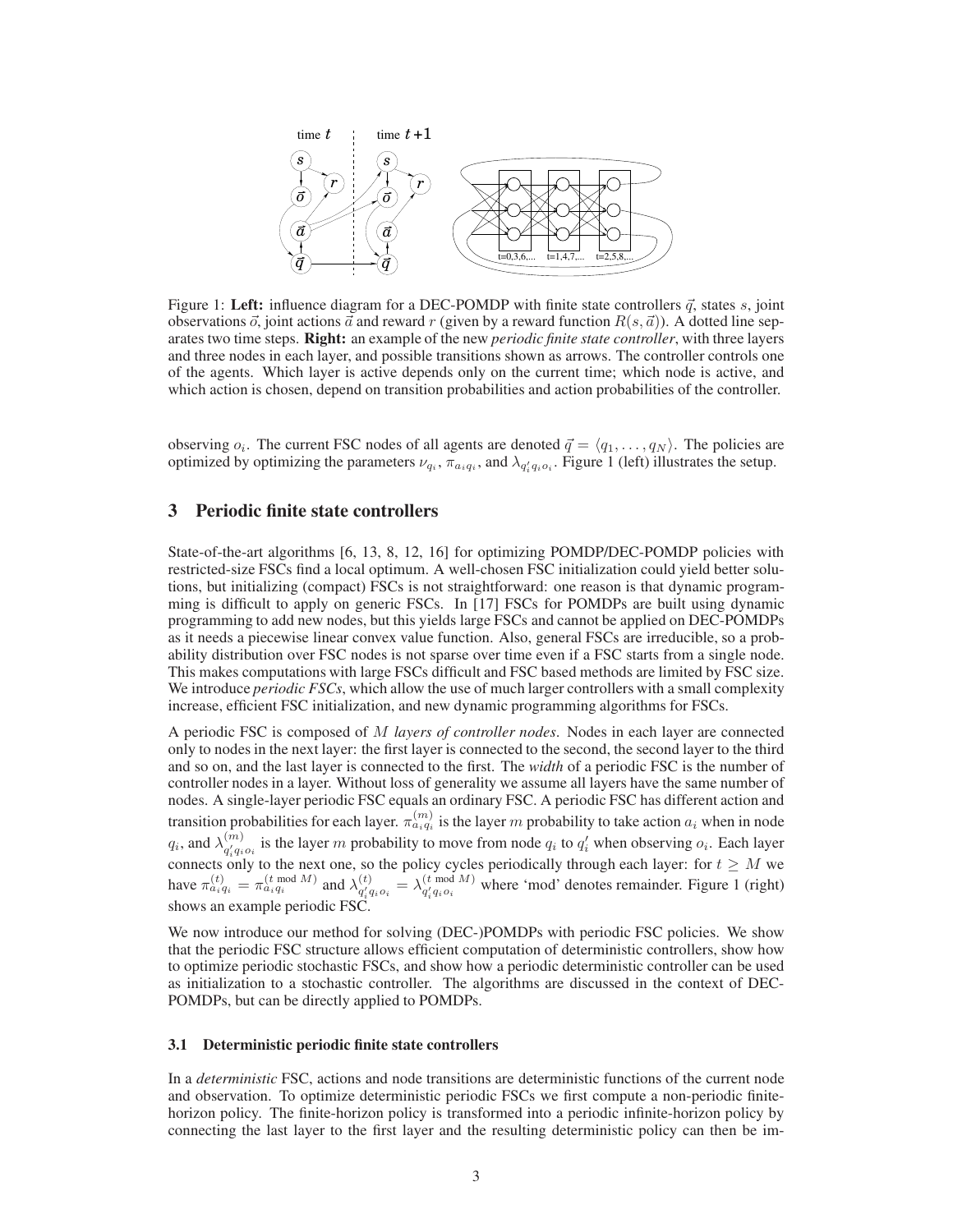proved with a new algorithm (see Section 3.1.2). A periodic deterministic policy can also be used as initialization for a stochastic FSC optimizer based on expectation maximization (see Section 3.2).

#### **3.1.1 Deterministic finite-horizon controllers**

We briefly discuss existing methods for deterministic finite-horizon controllers and introduce an improved finite-horizon method, which we use as the initial solution for infinite-horizon controllers.

State-of-the-art *point based* finite-horizon DEC-POMDP methods [4, 5] optimize a policy graph, with restricted width, for each agent. They compute a policy for a single belief, instead of all possible beliefs. Beliefs over world states are sampled centrally using various action heuristics. Policy graphs are built by dynamic programming from horizon  $T$  to the first time step. At each time step a policy is computed for each policy graph node, by assuming that the nodes all agents are in are associated with the same belief. In a POMDP, computing the deterministic policy for a policy graph node means finding the best action, and the best connection (best next node) for each observation; this can be done with a direct search. In a DEC-POMDP this approach would go through all combinations of actions, observations and next nodes of all agents: the number of combinations grows exponentially with the number of agents, so direct search works only for simple problems. A more efficient way is to go through all action combinations, for each action combination sample random policies for all agents, and then improve the policy of each agent in turn while holding the other agents' policies fixed. This is not guaranteed to find the best policy for a belief, but has yielded good results in the Point-Based Policy Generation (PBPG) algorithm [5].

We introduce a new algorithm which improves on [5]. PBPG used linear programming to find policies for each agent and action-combination, but with a fixed joint action and fixed policies of other agents we can use fast and simple direct search as follows. Initialize the value function  $V(s, \vec{q})$ to zero. Construct an initial policy graph for each agent, starting from horizon  $t = T$ : (1) Project the initial belief along a random trajectory to horizon t to yield a sampled belief  $b(s)$  over world states. (2) Add, to the graph of each agent, a node to layer  $t$ . Find the best connections to the next layer as follows. Sample random connections for each agent, then for each agent in turn optimize its connection with connections of other agents fixed: for each action-combination  $\vec{a}$  and observation connect to the next-layer node that maximizes value, computed using  $b(s)$  and the next layer value function; repeat this until convergence, using random restarts to escape local minima. The best connections and action combination  $\vec{a}$  become the policy for the current policy graph node. **(3)** Run (1)-(2) until the graph layer has enough nodes. **(4)** Decrease t and run (1)-(3), until  $t = 0$ .

We use the above-described algorithm for initialization, and then use a new policy improvement approach shown in Algorithm 1 that improves the policy value monotonically: **(1)** Here we do not use a random trajectory for belief projection, instead we project the belief  $b_t(s, \vec{q})$  over world states s and controller nodes  $\vec{q}$  (agents are initially assumed to start from the first controller node) from time step  $t = 0$  to horizon T, through the current policy graph; this yields distributions for the FSC nodes that match the current policy. **(2)** We start from the last layer and proceed towards the first. At each layer, we optimize each agent separately: for each graph node  $q_i$  of agent i, for each action  $a_i$  of the agent, and for each observation  $o_i$  we optimize the (deterministic) connection to the next layer. **(3)** If the optimized policy at the node (action and connections) is identical to policy  $\pi$  of another node in the layer, we sample a new belief over world states, and re-optimize the node for the new belief; if no new policy is found even after trying several sampled beliefs, we try several uniformly random beliefs for finding policies. We also redirect any connections from the previous policy graph layer to the current node to go instead to the node having policy  $\pi$ ; this "compresses" the policy graph without changing its value (in POMDPs the redirection step is not necessary, it will happen naturally when the previous layer is reoptimized). The computational complexity of Algorithm 1 is  $\mathcal{O}(2M|Q|^{2N}|A|^{\bar{N}}|O|^N|S|^2 + MN|Q|^N|O|^N|A|^N|S|^2 + CN|Q|^2|A|^N|O||S|)$ .

Our finite-horizon method *gets rid of the simplifying assumption* that all FSCs are in the same node, for a certain belief, made in [4, 5]. We only assume that for initialization steps, but not in actual optimization. Our optimization monotonically improves the value of a fixed size policy graph and converges to a local optimum. Here we applied the procedure to finite-horizon DEC-POMDPs; it is adapted for improving deterministic infinite-horizon FSCs in Section 3.1.2. We also have two simple improvements: (1) a speedup: [5] used linear programming to find policies for each agent and action-combination in turn, but simple direct search is faster, and we use that; (2) improved duplicate handling: [5] tried sampled beliefs to avoid duplicate nodes, we also try uniformly random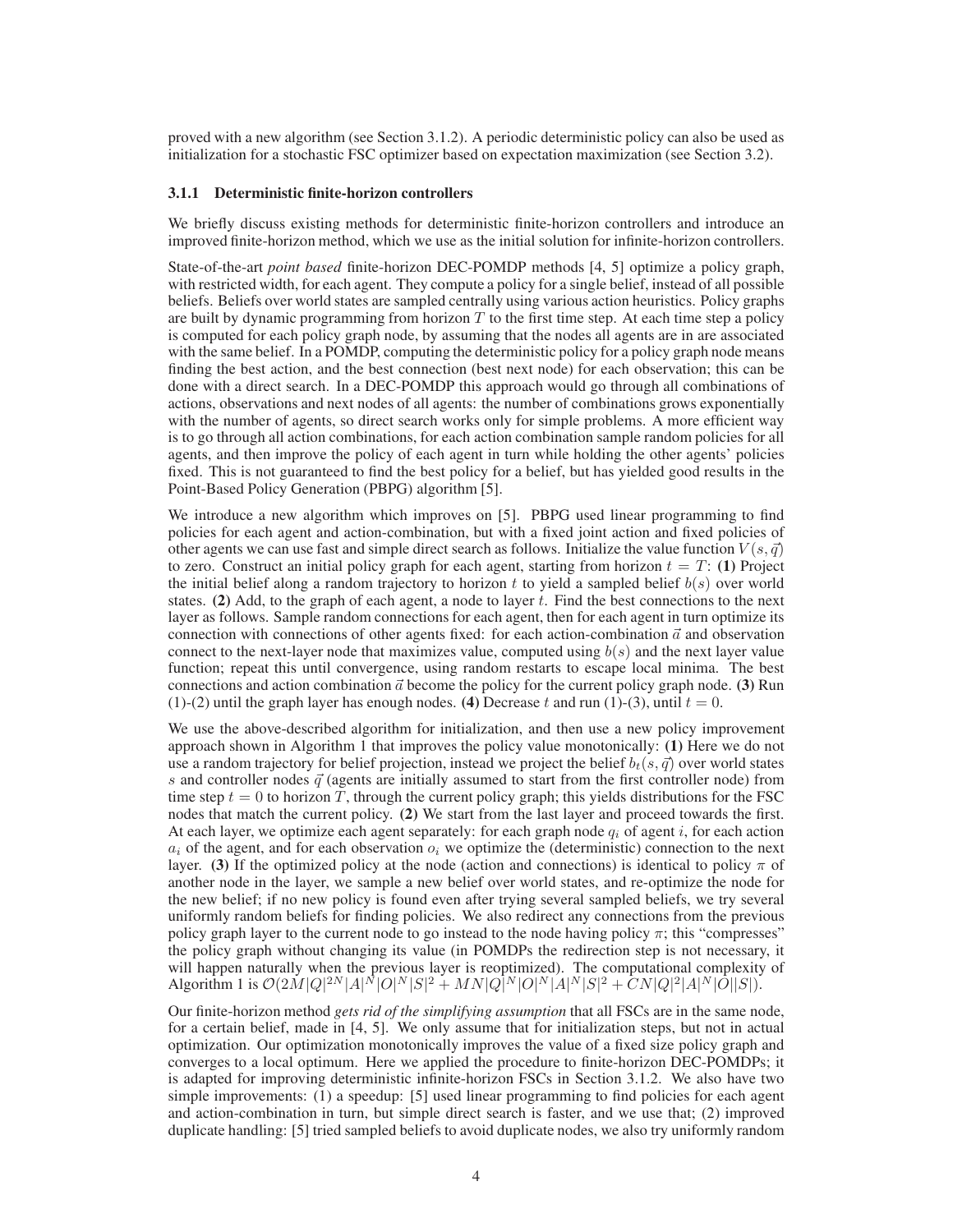**1** Initialize  $V_{T+1}(s, \vec{q}) = 0$ 2 Using current policy project  $b_t(s, \vec{q})$  for  $1 \le t \le T$ **3 for** *Time step*  $t = T$  *to* 0 **do <sup>4</sup> foreach** *Agent* i **do <sup>5</sup> foreach** *Node* q *of agent* i **do <sup>6</sup> foreach** a<sup>i</sup> **do**  $\begin{array}{lll} \hbox{h} & h^{a_i}_{\vec{\sigma},\vec{q}'} = \sum_{s,s',\vec{q},\vec{a}} P(\vec{o},s'|s,\vec{a}) b_t(s,\vec{q}) \prod_{j\neq i} P_t(a_j|q_j) P_t(q'_j|q_j,o_j) V_{t+1}(s',\vec{q}') \end{array}$  $\begin{array}{lllll} \mathbf{g} & \begin{array}{lll} & \end{array} & \begin{array}{lll} & \sqrt{o_i} \ P^{a_i}_t(q'_i|q_i=q,o_i) = \mathrm{argmax}_{P^{a_i}_t(q'_i|q_i=q,o_i)} \sum_{\vec{q}',\{o_j\}_{j\neq i}} P^{a_i}_t(q'_i|q_i=q,o_i) h^{a_i}_{\vec{o},\vec{q}'} \end{array} \end{array}$ **9**  $a_i^* = \underset{a_i}{\operatorname{argmax}}$  $\sum$  $s, s', \vec{q}, \vec{a}, \vec{o}, \vec{q}'$  $[b_t(s, \vec{q})R(s, \vec{a})]$  $j\neq i$  $P_t(a_j|q_j) + \gamma P_t^{a_i}(q'_i|q_i = q, o_i)h_{\vec{o}, \vec{q'}}^{a_i}$  $P_t(a_i \neq a_i^* | q_i) = 0, P_t(a_i = a_i^* | q_i) = 1, P_t(q_i' | q_i, o_i) = P_t^{a_i^*}(q_i' | q_i, o_i)$ **<sup>11</sup> if** *Any node* p *already has same policy as* q **then** 12 **i** For each  $q_i$  for which  $P_{t-1}(q'_i = q | q_i, o_j) = 1$  redirect link to  $q'_i = p$ 13  $\vert$  Sample belief  $b(s, q_j = q \forall j)$  and use it to compute new policy by steps 7-13 14  $\bigcup V_t(s, \vec{q}) = R(s, \vec{a}) \prod_i P_t(a_i|q_i) + \gamma \prod_i P_t(q'_i|q_i, o_i) P(s', \vec{o}|s, \vec{a}) V_{t+1}(s', \vec{q}')$ **Algorithm 1**: Monotonic policy graph improvement algorithm

beliefs, and for DEC-POMDPs we redirect previous-layer connections to duplicate nodes. Unlike the recursion idea in [4] our projection approach is guaranteed to improve value at each graph node and find a local optimum.

#### **3.1.2 Deterministic infinite-horizon controllers**

To initialize an infinite-horizon problem, we transform a deterministic finite-horizon policy graph (computed as in Section 3.1.1) into an infinite-horizon periodic controller by connecting the last layer to the first. Assuming controllers start from policy graph node 1, we compute policies for the other nodes in the first layer with beliefs sampled for time step  $M + 1$ , where M is the length of the controller period. It remains to compute the (deterministic) connections from the last layer to the first: approximately optimal connections are found using the beliefs at the last layer and the value function projected from the last layer through the graph to the first layer. This approach can yield efficient controllers on its own, but may not be suitable for problems with a long effective horizon.

To optimize controllers further, we give two changes to Algorithm 1 that enable optimization of infinite-horizon policies: **(1)** To compute beliefs  $b_u(s, \vec{q})$  over time steps u by projecting the initial belief, first determine an effective projection horizon  $T_{proj}$ . Compute a  $Q_{MDP}$  policy [18] (an upper bound to the optimal DEC-POMDP policy) by dynamic programming. As the projection horizon, use the number of dynamic programming steps needed to gather enough value in the corresponding MDP. Compute the belief  $b_t(s, \vec{q})$  for each FSC layer t (needed on line 2 of Algorithm 1) as a discounted sum of projected beliefs:  $b_t(s, \vec{q}) = \frac{1}{C} \sum_{u \in \{t, t + M, t + 2M, \dots; u \le T_{proj}\}} \gamma^u \hat{b}_u(s, \vec{q})$ . (2) Compute value function  $V_t(s, \vec{q})$  for a policy graph layer by backing up (using line 14 of Algorithm 1)  $\overline{M}$  − 1 steps from the previous periodic FSC layer to current FSC layer, one layer at a time.

The complexity of one iteration of the infinite-horizon approach is  $\mathcal{O}(2M|Q|^{2N}|A|^{N}|O|^{N}|S|^{2} +$  $M(M-1)N[Q]^N|O|^N|A|^N|S|^2 + MCN|Q|^2|A|^N|O|\tilde{S}|$ ). There is no convergence guarantee due to the approximations, but approximation error decreases exponentially with the period  $M$ .

#### **3.2 Expectation maximization for stochastic infinite-horizon controllers**

A stochastic FSC provides a solution of equal or larger value [6] compared to a deterministic FSC with the same number of controller nodes. Many algorithms that optimize stochastic FSCs could be adapted to use periodic FSCs; in this paper we adapt the expectation-maximization (EM) approach [7, 12] to periodic FSCs. The adapted version retains the theoretical properties of regular EM, such as monotonic convergence to a local optimum.

In the EM approach [7, 12] the optimization of policies is written as an inference problem: rewards are scaled into probabilities and the policy, represented as a stochastic FSC, is optimized by EM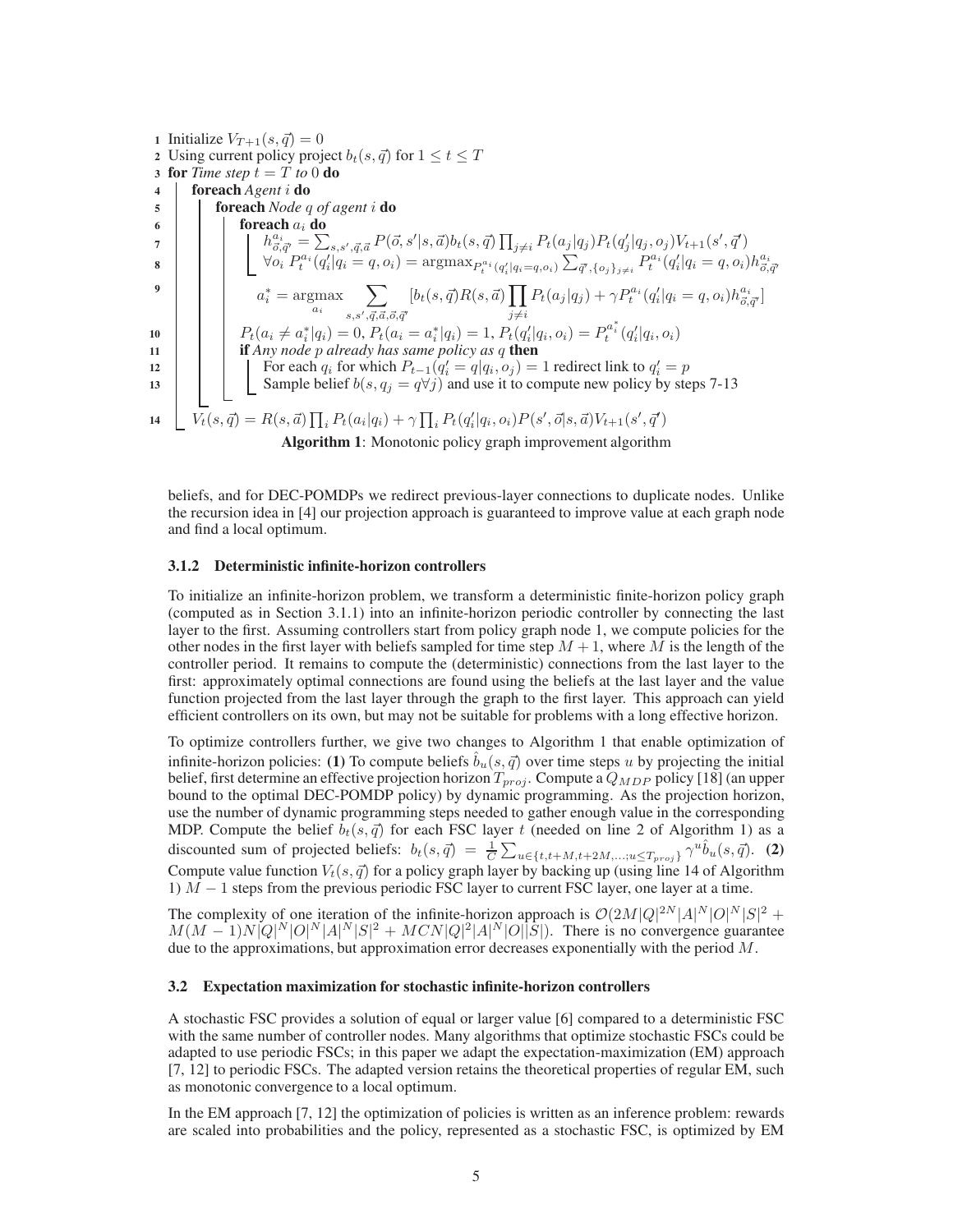iteration to maximize the probability of getting rewards. We now introduce an EM algorithm for (DEC-)POMDPs with periodic stochastic FSCs. We build on the EM method for DEC-POMDPs with standard (non-periodic) FSCs by Kumar and Zilberstein [12]; see [7, 12] for more details of non-periodic EM. First, the reward function is scaled into a probability  $\hat{R}(r = 1 | s, \vec{a}) = (R(s, \vec{a}) - \vec{a})$  $R_{min}/(R_{max} - R_{min})$ , where  $R_{min}$  and  $R_{max}$  are the minimum and maximum rewards possible and  $\hat{R}(r = 1|s, \vec{a})$  is the conditional probability for the binary reward r to be 1. The FSC parameters  $\theta$  are optimized by maximizing the reward likelihood  $\sum_{T=0}^{\infty} P(T)P(r=1|T,\theta)$  with respect to  $\theta$ , where the horizon is infinite and  $P(T) = (1 - \gamma)\gamma^T$ . This is equivalent to maximizing expected discounted reward in the DEC-POMDP. The EM approach improves the policy, i.e. the stochastic periodic finite state controllers, in each iteration. We next describe the E-step and M-step formulas.

In the E-step, *alpha messages*  $\hat{\alpha}^{(m)}(\vec{q},s)$  *and <i>beta messages*  $\hat{\beta}^{(m)}(\vec{q},s)$  *a*re computed for each layer of the periodic FSC. Intuitively,  $\hat{\alpha}(\vec{q}, s)$  corresponds to the discount weighted average probability that the world is in state s and FSCs are in nodes  $\vec{q}$ , when following the policy defined by the current FSCs, and  $\beta(\vec{q}, s)$  is intuitively the expected discounted total scaled reward, when starting from state s and FSC nodes  $\vec{q}$ . The alpha messages are computed by projecting an initial nodesand-state distribution forward, while beta messages are computed by projecting reward probabilities backward. We compute separate  $\hat{\alpha}^{(m)}(\vec{q},s)$  and  $\hat{\beta}^{(m)}(\vec{q},s)$  for each layer m. We use a projection horizon  $T = MT_M - 1$ , where  $MT_M$  is divisible by the number of layers M. This means that when we have accumulated enough probability mass in the E-step we still project a few steps in order to reach a valid  $T$ . For a periodic FSC the forward projection of the joint distribution over world and FSC states from time step t to time step  $t + 1$  is  $P_t(\vec{q}', s' | \vec{q}, s) = \sum_{\vec{o}, \vec{a}} P_{s'\bar{s}\vec{a}} P_{\vec{o}s'\vec{a}} \prod_i [\pi_{a_i q_i}^{(t)} \lambda_{q'_i \vec{a}}^{(t)}]$  $\frac{q'_{\tilde{i}}q_{\tilde{i}}o_{\tilde{i}}}{q_{\tilde{i}}^{\prime}q_{\tilde{i}}o_{\tilde{i}}}.$ 

Each  $\hat{\alpha}^{(m)}(\vec{q},s)$  can be computed by projecting a single trajectory forward starting from the initial belief and then adding only messages belonging to layer m to each  $\hat{\alpha}^{(m)}(\vec{q}, s)$ . In contrast, each  $\hat{\beta}^{(m)}(\vec{q},s)$  has to be projected separately backward, because we don't have a "starting point" similar to the alpha messages. Denoting such projections by  $\beta_0^{(m)}(\vec{q},s) = \sum_{\vec{a}} \hat{R}_{s\vec{a}} \prod_i \pi_{a_i q_i}^{(m)}$  and  $\beta_t^{(m)}(\vec{q},s) = \sum_{s',\vec{q}'} \beta_{t-1}^{(m)}(\vec{q}',s') P_t(\vec{q}',s'|\vec{q},s)$  the equations for the messages become

$$
\hat{\alpha}^{(m)}(\vec{q},s) = \sum_{t_m=0}^{T_M-1} \gamma^{(m+t_mM)}(1-\gamma)\alpha_{(m+t_mM)}(\vec{q},s) \text{ and } \hat{\beta}^{(m)}(\vec{q},s) = \sum_{t=0}^{T} \gamma^t (1-\gamma)\beta_t^{(m)}(\vec{q},s) .
$$
\n(1)

This means that the complexity of the E-step for periodic FSCs is  $M$  times the complexity of the E-step for usual FSCs with a total number of nodes equal to the width of the periodic FSC. The complexity increases linearly with the number of layers.

In the M-step we can update the parameters of each layer separately using the alpha and beta messages for that layer, as follows. EM maximizes the expected complete log-likelihood  $Q(\theta, \theta^*)$  =  $\sum_{T} \sum_{L} P(r = 1, L, T | \theta) \log P(r = 1, L, T | \theta^*)$ , where L denotes all latent variables: actions,  $\overline{\text{obs}}$  observations, world states, and FSC states,  $\theta$  denotes previous parameters, and  $\theta^*$  denotes new parameters. For periodic FSCs  $P(r = 1, L, T | \theta)$  is

$$
P(r=1, L, T|\theta) = P(T)[\hat{R}_{s\vec{a}}]_{t=T} \left[\prod_{t=1}^{T} \tau_{\vec{a}\vec{q}}^{(t)} P_{s's\vec{a}} P_{\vec{a}s'\vec{a}} \Lambda_{\vec{q}'} \vec{q}^{\vec{a}}\right] \left[\tau_{\vec{a}\vec{q}}^{(0)} b_0(s)\right]_{t=0}
$$
(2)

where we denoted 
$$
\tau_{\vec{a}\vec{q}}^{(t)} = \prod_i \pi_{a_i q_i}^{(t)}
$$
 for  $t = 1, \ldots, T$ ,  $\tau_{\vec{a}\vec{q}}^{(0)} = \prod_i \pi_{a_i q_i}^{(0)} \nu_{q_i}$ , and  $\Lambda_{\vec{q}' \vec{q} \vec{o} t} = \prod_i \lambda_{q'_i q_i o_i}^{(t-1)}$ .

The log in the expected complete log-likelihood  $Q(\theta, \theta^*)$  transforms the product of probabilities into a sum; we can divide the sums into smaller sums, where each sum contains only parameters from the same periodic FSC layer. Denoting  $f_{s's\vec{q'}\vec{\sigma}\vec{a}m} = P_{s's\vec{a}}P_{\vec{\sigma}s'\vec{a}}\hat{\beta}^{(m+1)}(\vec{q'},s')$ , the M-step periodic FSC parameter update rules can then be written as:

$$
\nu_{q_i}^* = \frac{\nu_{q_i}}{C_i} \sum_{s,q_i^-} \hat{\beta}^{(0)}(\vec{q},s) \nu_{q_i^-} b_0(s)
$$
\n(3)

$$
\pi^{*(m)}_{a_i q_i} = \frac{\pi^{(m)}_{a_i q_i}}{C_{q_i}} \sum_{s, s', q_i, \vec{q'}, \vec{o}, a_i} \{ \hat{\alpha}^{(m)}(\vec{q}, s) \pi^{(m)}_{a_i q_i} \cdot \left[ \hat{R}_{s\vec{a}} + \frac{\gamma}{1 - \gamma} \lambda^{(m)}_{q_i' q_i o_i} \lambda^{(m)}_{q_i' q_i o_i} f_{s's \vec{q'}} \vec{\sigma}^{\vec{a}}_{q\vec{n}} \right] \} \tag{4}
$$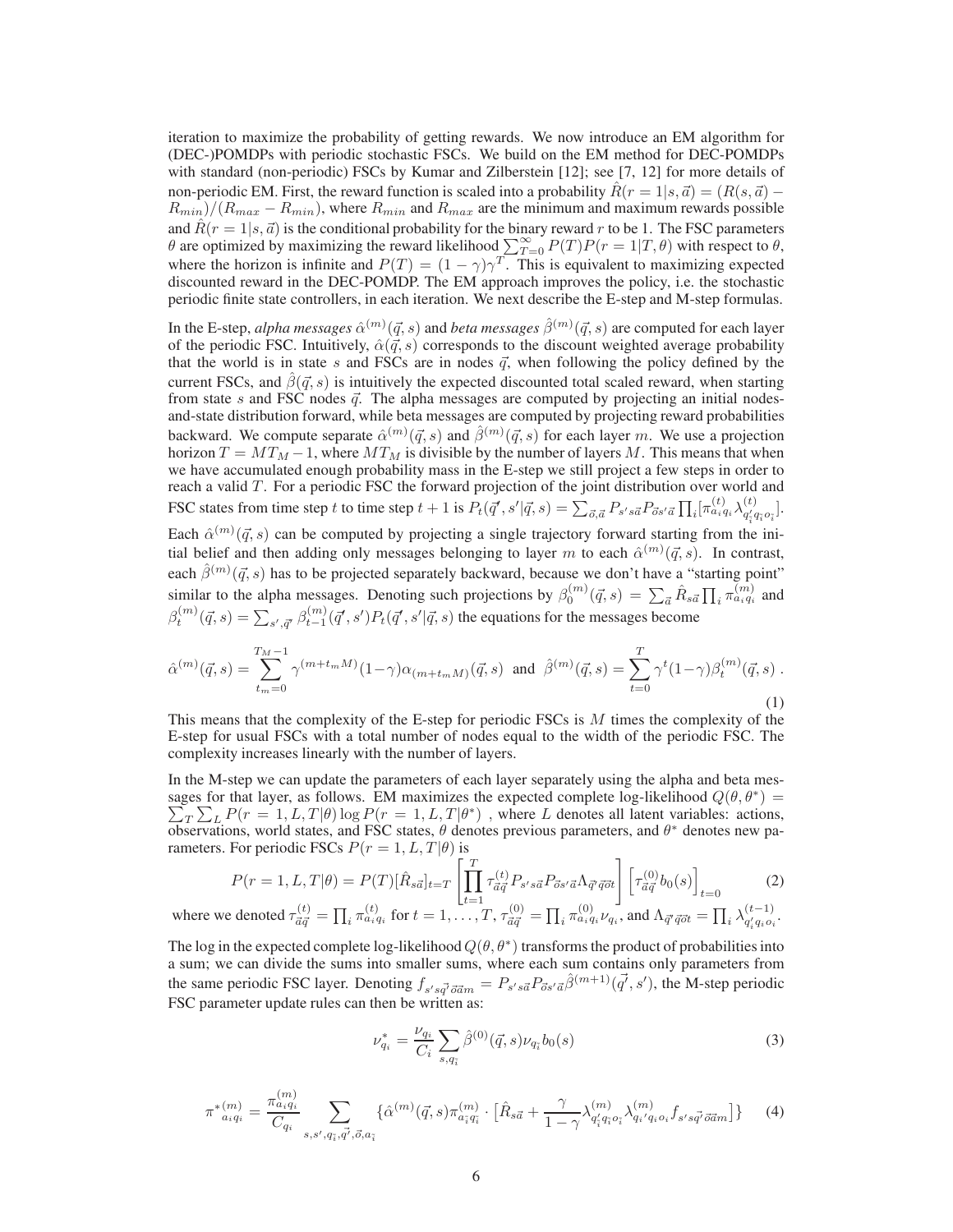$$
\lambda^{*(m)}_{q'_i q_i o_i} = \frac{\lambda_{q'_i q_i o_i}^{(m)}}{C_{q_i o_i}} \sum_{s, s', q_i, q'_i, o_i, \vec{a}} \hat{\alpha}^{(m)}(\vec{q}, s) \pi_{a_i q_i}^{(m)} \pi_{a_i q_i}^{(m)} \lambda_{q'_i q_i o_i}^{(m)} f_{s'sq'} \vec{\sigma}_{\vec{a}m} . \tag{5}
$$

**Note about initialization.** Our initialization procedure (Sections 3.1.1 and 3.1.2) yields deterministic periodic controllers as initializations; a deterministic finite state controller is a stable point of the EM algorithm, since for such a controller the M-step of the EM approach does not change the probabilities. To allow EM to escape the stable point and find even better optima, we add noise to the controllers in order to produce stochastic controllers that can be improved by EM.

## **4 Experiments**

Experiments were run for standard POMDP and DEC-POMDP benchmark problems [8, 15, 16, 10] with a time limit of two hours. For both types of benchmarks we ran the proposed infinite-horizon method for deterministic controllers (denoted "Peri") with nine improvement rounds as described in Section 3.1.2. For DEC-POMDP benchmarks we also ran the proposed periodic expectation maximization approach in Section 3.2 (denoted "PeriEM"), initialized by the finite-horizon approach in Section 3.1.1 with nine improvement rounds and the infinite-horizon transformation in Section 3.1.2, paragraph 1. For "PeriEM" a period of 10 was used. For "Peri" a period of 30 was used for problems with discount factor 0.9, 60 for discount factor 0.95, and 100 for larger discount factors. The main comparison methods EM [12] and Mealy NLP [16] (with removal of dominated actions and unreachable state-observation pairs) were implemented using Matlab and the NEOS server was utilized for solving the Mealy NLP non-linear programs. We used the best of parallel experiment runs to choose the number of FSC nodes. EM was run for all problems and Mealy NLP for the Hallway2, decentralized tiger, recycling robots, and wireless network problems. SARSOP [3] was run for all POMDP problems and we also report results from literature [8, 15, 16].

Table 1 shows DEC-POMDP results for the decentralized tiger, recycling robots, meeting in a grid, wireless network [10], co-operative box pushing, and stochastic mars rover problems. A discount factor of 0.99 was used in the wireless network problem and 0.9 in the other DEC-POMDP benchmarks. Table 2 shows POMDP results for the benchmark problems Hallway2, Tag-avoid, Tag-avoid repeat, and Aloha. A discount factor of 0.999 was used in the Aloha problem and 0.95 in the other POMDP benchmarks. Methods whose 95% confidence intervals overlap with that of the best method are shown in bold. The proposed method "Peri" performed best in the DEC-POMDP problems and better than other restricted policy size methods in the POMDP problems. "PeriEM" also performed well, outperforming EM.

## **5 Conclusions and discussion**

We introduced a new class of finite state controllers, periodic finite state controllers (periodic FSCs), and presented methods for initialization and policy improvement. In comparisons the resulting methods outperformed state-of-the-art DEC-POMDP and state-of-the-art restricted size POMDP methods and worked very well on POMDPs in general.

In our method the period length was based simply on the discount factor, which already performed very well; even better results could be achieved, for example, by running solutions of different periods in parallel. In addition to the expectation-maximization presented here, other optimization algorithms for infinite-horizon problems could also be adapted to periodic FSCs: for example, the non-linear programming approach [8] could be adapted to periodic FSCs. In brief, a separate value function and separate FSC parameters would be used for each time slice in the periodic FSCs, and the number of constraints would grow linearly with the number of time slices.

#### **Acknowledgments**

We thank Ari Hottinen for discussions on decision making in wireless networks. The authors belong to the Adaptive Informatics Research Centre (CoE of the Academy of Finland). The work was supported by Nokia, TEKES, Academy of Finland decision number 252845, and in part by the PASCAL2 EU NoE, ICT 216886. This publication reflects the authors' views only.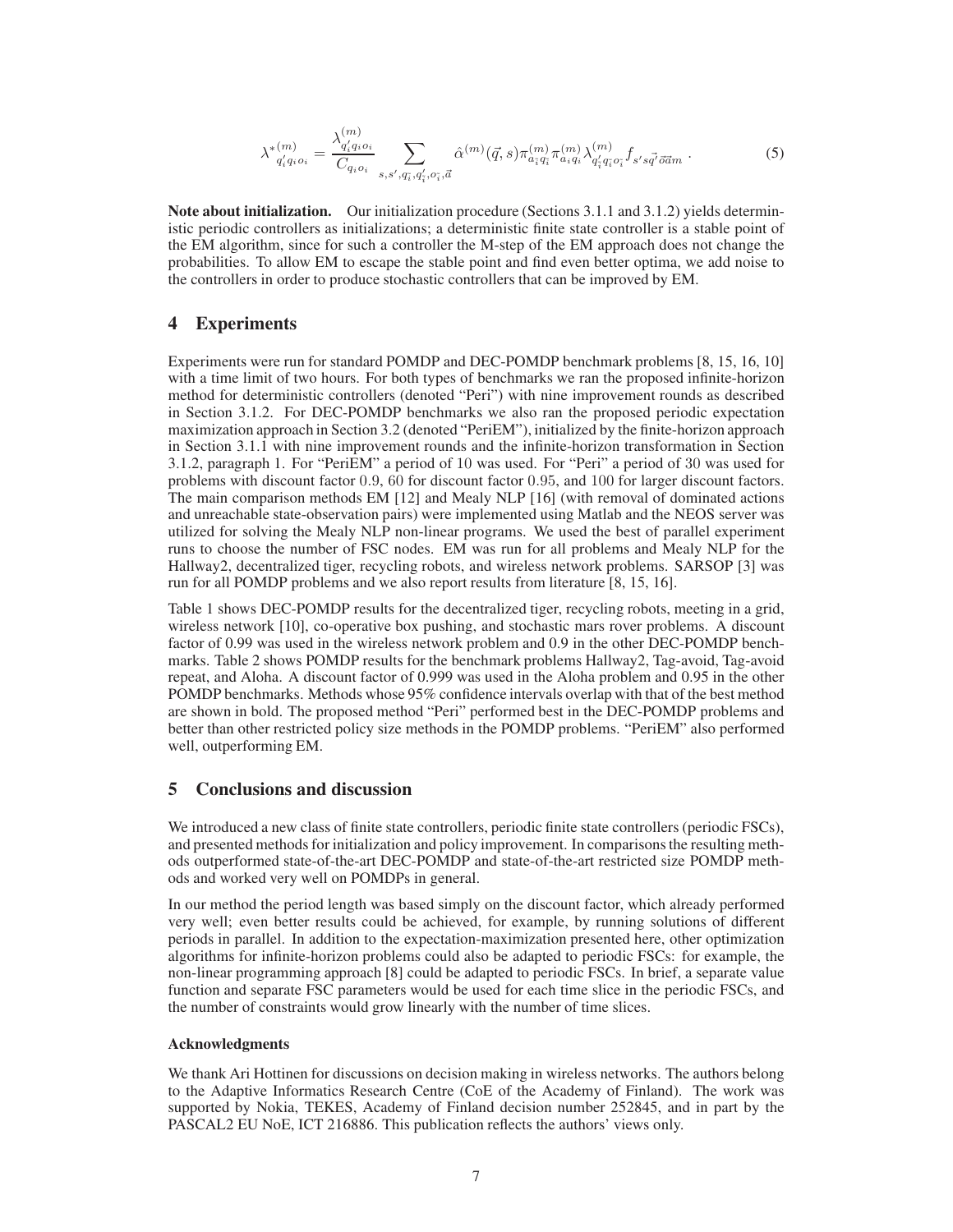Table 1: DEC-POMDP benchmarks. Most comparison results are from [8, 15, 16]; we ran EM and Mealy NLP on many of the tests (see Section 4). Note that "Goal-directed" is a special method that can only be applied to problems with goals.

| <b>Algorithm (Size, Time): Value</b>                        |  |  |
|-------------------------------------------------------------|--|--|
| DecTiger                                                    |  |  |
| $( S =2,  A_i =3,  O_i $<br>$= 2)$                          |  |  |
| <b>Peri</b> $(10 \times 30, 202s)$ :<br>13.45               |  |  |
| PeriEM $(7 \times 10, 6540s)$ :<br>9.42                     |  |  |
| Goal-directed (11, 75s):<br>5.041                           |  |  |
| NLP (19, 6173s):<br>$\text{--}1.088$                        |  |  |
| Mealy NLP (4, 29s):<br>$-1.49$                              |  |  |
| EM (6, 142s):<br>$-16.30$                                   |  |  |
| Recycling robots                                            |  |  |
| $( S =4,  A_i =3,  O_i $<br>$= 2)$                          |  |  |
| Mealy NLP $(1, 0s)$ :<br>$\overline{31.93}$                 |  |  |
| Peri $(6 \times 30, 77s)$ :<br>31.84                        |  |  |
| PeriEM $(6 \times 10, 272s)$ :<br>31.80                     |  |  |
| EM (2, 13s):<br>31.50                                       |  |  |
| Meeting in a 2x2 grid                                       |  |  |
| $( S =16,  A_i =5,  O_i $<br>$= 2)$                         |  |  |
| <b>Peri</b> $(5 \times 30, 58s)$ :<br>6.89                  |  |  |
| <b>PeriEM</b> $(5 \times 10, 6019s)$ :<br>6.82              |  |  |
| EM (8, 5086s):<br>6.80                                      |  |  |
| Mealy NLP (5, 116s):<br>6.13                                |  |  |
| HPI+NLP (7, 16763s):<br>$6.04\,$                            |  |  |
| NLP (5, 117s):<br>5.66                                      |  |  |
| Goal-directed (4, 4s):<br>5.64                              |  |  |
| Wireless network                                            |  |  |
| $( S  = 64,  A_i  = 2,  O_i  = 6)$                          |  |  |
| EM (3, 6886s):<br>$\overline{-175.40}$                      |  |  |
| Peri $(15 \times 100, 6492s)$ : -181.24                     |  |  |
| PeriEM $(2 \times 10, 3557s)$ : -218.90                     |  |  |
| $-296.50$<br>Mealy NLP (1, 9s):                             |  |  |
| Box pushing                                                 |  |  |
| $( S  = 100,  A_i  = 4,  O_i  = 5)$                         |  |  |
| Goal-directed $(5, 199s)$ :<br>$\overline{149.85}$          |  |  |
| <b>Peri</b> $(15 \times 30, 5675s)$ :<br>148.65             |  |  |
| Mealy NLP (4, 774s):<br>143.14                              |  |  |
| PeriEM $(4 \times 10, 7164s)$ :<br>106.68                   |  |  |
| HPI+NLP (10, 6545s):<br>95.63                               |  |  |
| EM (6, 7201s):<br>43.33                                     |  |  |
| Mars rovers                                                 |  |  |
| $( S =256,  A_i =6,  O_i =8)$                               |  |  |
| <b>Peri</b> $(10 \times 30, 6088s)$ :<br>$\overline{24.13}$ |  |  |
| Goal-directed (6, 956s):<br>21.48                           |  |  |
| Mealy NLP (3, 396s):<br>19.67                               |  |  |
| 18.13<br>PeriEM $(3 \times 10, 7132s)$ :                    |  |  |
|                                                             |  |  |
| EM (3, 5096s):<br>17.75<br>HPI+NLP (4, 111s):<br>9.29       |  |  |

Table 2: POMDP benchmarks. Most comparison method results are from [16]; we ran EM, SARSOP, and Mealy NLP on one test (see Section 4).

| Hallway2                                                 |                   |  |
|----------------------------------------------------------|-------------------|--|
| $( S  = 93,  A  = 5,  O  = 17)$                          |                   |  |
| Perseus $(56, 10s)$ :                                    | $\overline{0.35}$ |  |
| HSVI2 (114, 1.5s):                                       | 0.35              |  |
| <b>PBPI</b> (320, 3.1s):                                 | 0.35              |  |
| <b>SARSOP</b> (776, 7211s):                              | 0.35              |  |
| HSVI (1571, 10010s):                                     | 0.35              |  |
| PBVI (95, 360s):                                         | 0.34              |  |
| Peri $(160 \times 60, 5252s)$ :                          | 0.34              |  |
| biased BPI (60, 790s):                                   | 0.32              |  |
| NLP fixed (18, 240s):                                    | 0.29              |  |
| NLP (13, 420s):                                          | 0.28              |  |
| EM (30, 7129s):                                          | 0.28              |  |
| Mealy NLP (1, 2s):                                       | 0.028             |  |
|                                                          |                   |  |
| Tag-avoid                                                |                   |  |
| $( S =870,  A =5,  O =30)$                               |                   |  |
| <b>PBPI</b> (818, 1133s):                                | $-5.87$           |  |
| SARSOP (13588, 7394s):                                   | $-6.04$           |  |
| Peri $(160 \times 60, 6394s)$ :                          | $-6.15$           |  |
| RTDP-BEL (2.5m, 493s):                                   | $-6.16$           |  |
| Perseus (280, 1670s):                                    | $-6.17$           |  |
| HSVI2 (415, 24s):                                        | $-6.36$           |  |
| Mealy NLP (2, 323s):                                     | $-6.65$           |  |
| biased BPI (17, 250s):                                   | $-6.65$           |  |
| BPI (940, 59772s):                                       | $-9.18$           |  |
| NLP (2, 5596s):                                          | $-13.94$          |  |
| EM (2, 30s):                                             | $-20.00$          |  |
|                                                          |                   |  |
| Tag-avoid repeat<br>$( S  = 870,  A  = 5,  O $<br>$= 30$ |                   |  |
| <b>SARSOP</b> (15202, 7203s):                            | $-10.71$          |  |
| Peri $(160 \times 60, 6316s)$ :                          | $-11.02$          |  |
| Mealy NLP (2, 319s):                                     | $-11.44$          |  |
| Perseus (163, 5656s):                                    | $-12.35$          |  |
| HSVI2 (8433, 5413s):                                     | $-14.33$          |  |
| NLP (1, 37s):                                            | $-20.00$          |  |
| EM (2, 72s):                                             | $-20.00$          |  |
|                                                          |                   |  |
| Aloha                                                    |                   |  |
| $( S  = 90,  A  = 29,$<br>$ O =3$                        |                   |  |
| <b>SARSOP</b> (82, 7201s):                               | 1237.01           |  |
| Peri $(160 \times 100, 6793s)$ : 1236.70                 |                   |  |
| Mealy NLP (7, 312s):                                     | 1221.72           |  |
| HSVI2 (5434, 5430s):                                     | 1217.95           |  |
| NLP (6, 1134s):                                          | 1211.67           |  |
| EM (3, 7200s):                                           | 1120.05           |  |
| Perseus (68, 5401s):                                     | 853.42            |  |

**Algorithm (Size,Time): Value**